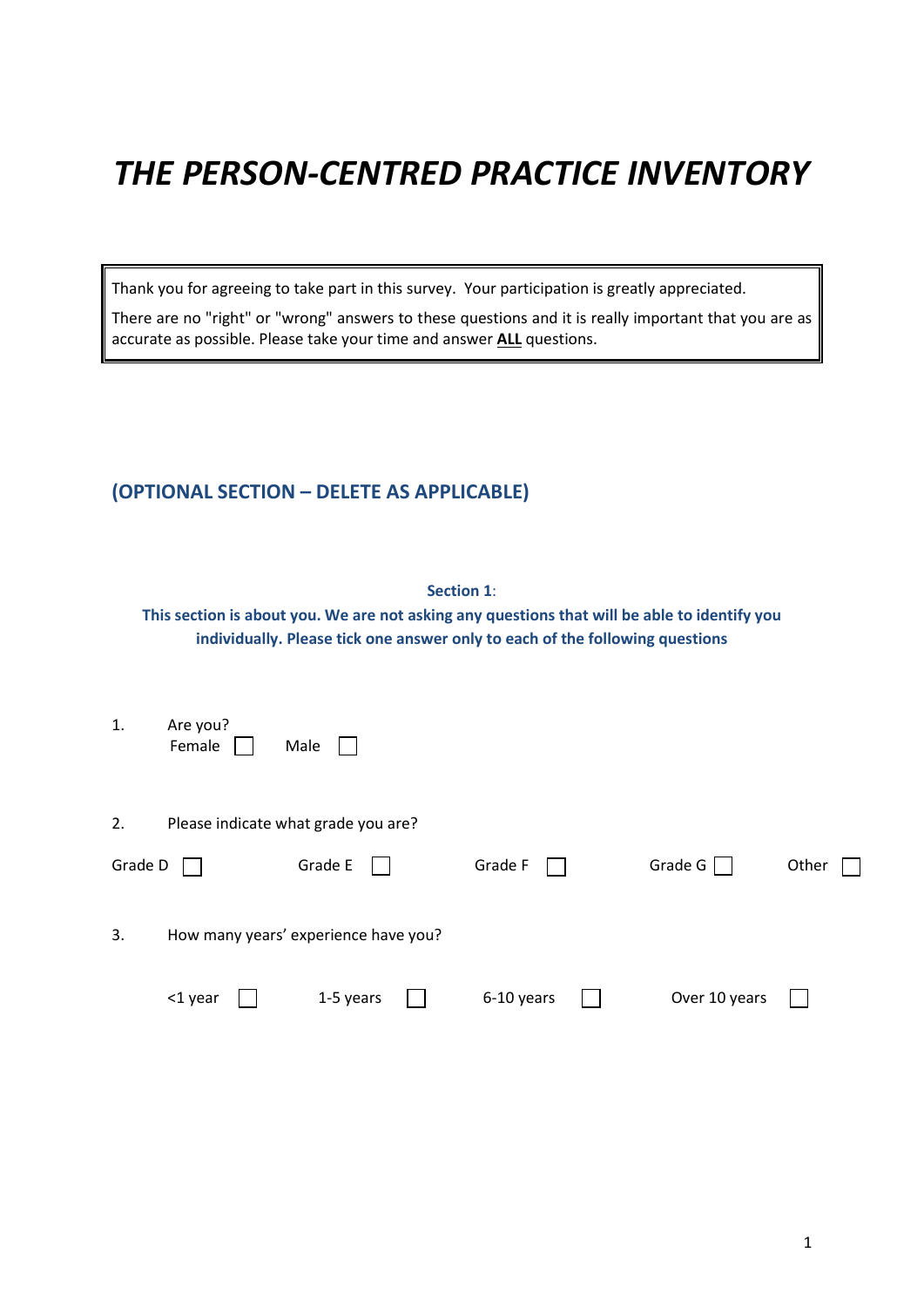#### **Section 2**:

|     |                                                                                                           | <b>Strongly</b><br><b>Disagree</b> | <b>Disagree</b> | <b>Neutral</b> | <b>Agree</b> | <b>Strongly</b><br><b>Agree</b> |
|-----|-----------------------------------------------------------------------------------------------------------|------------------------------------|-----------------|----------------|--------------|---------------------------------|
| 1.  | I have the necessary skills to<br>negotiate care options.                                                 |                                    |                 |                |              |                                 |
| 2.  | When I provide care I pay<br>attention to more than the<br>immediate physical task.                       |                                    |                 |                |              |                                 |
| 3.  | I actively seek opportunities<br>to extend my professional<br>competence.                                 |                                    |                 |                |              |                                 |
| 4.  | I ensure I hear and<br>acknowledge others<br>perspectives.                                                |                                    |                 |                |              |                                 |
| 5.  | In my communication I<br>demonstrate respect for<br>others.                                               |                                    |                 |                |              |                                 |
| 6.  | I use different<br>communication techniques<br>to find mutually agreed<br>solutions.                      |                                    |                 |                |              |                                 |
| 7.  | I pay attention to how my<br>non-verbal cues impact on<br>my engagement with<br>others.                   |                                    |                 |                |              |                                 |
| 8.  | I strive to deliver high<br>quality care to people.                                                       |                                    |                 |                |              |                                 |
| 9.  | I seek opportunities to get<br>to know people and their<br>families in order to provide<br>holistic care. |                                    |                 |                |              |                                 |
| 10. | I go out of my way to spend<br>time with people receiving<br>care.                                        |                                    |                 |                |              |                                 |
| 11. | I strive to deliver high<br>quality care that is informed<br>by evidence.                                 |                                    |                 |                |              |                                 |
| 12. | I continuously look for<br>opportunities to improve<br>the care experiences.                              |                                    |                 |                |              |                                 |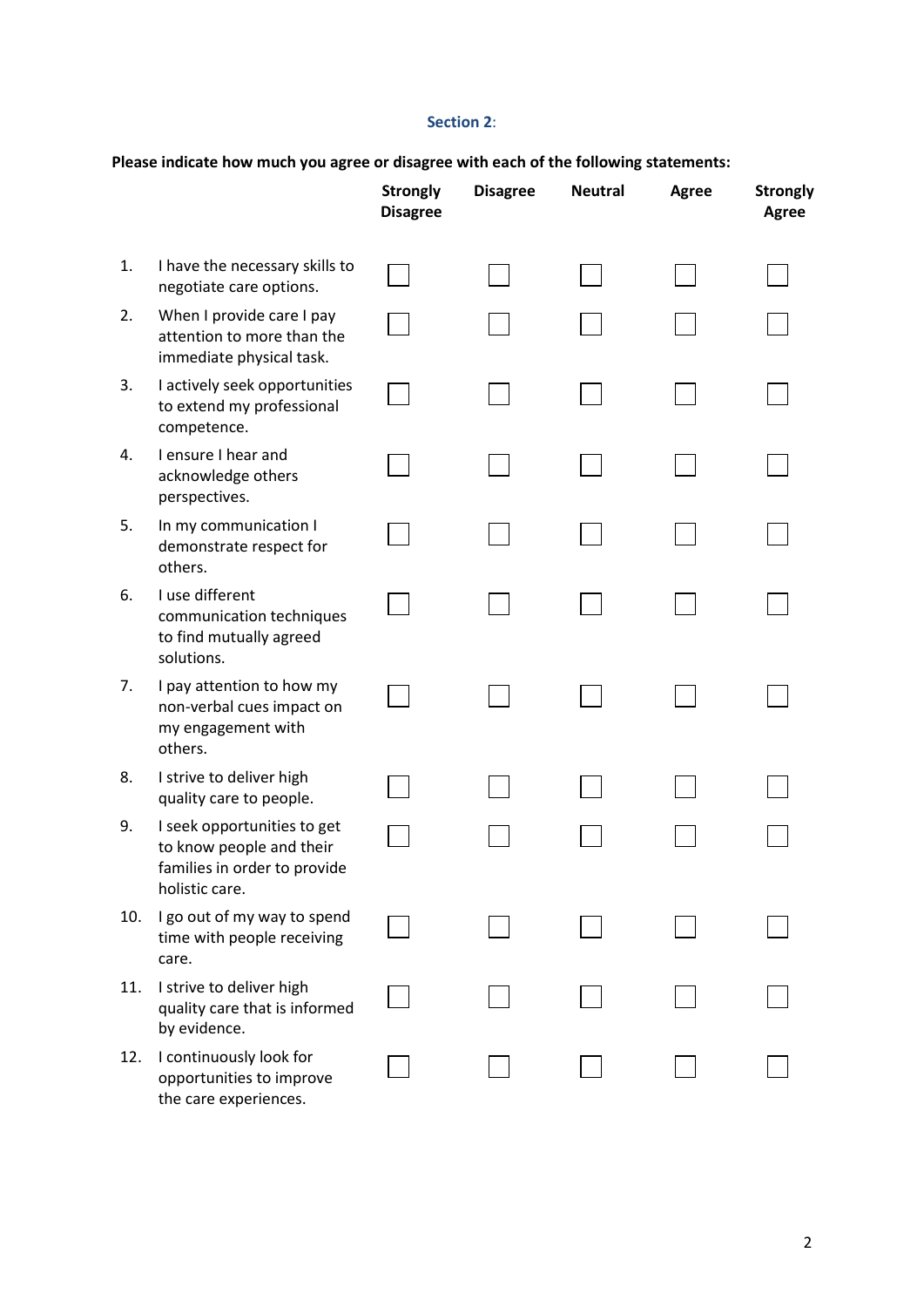|     |                                                                                                                            | <b>Strongly</b><br><b>Disagree</b> | <b>Disagree</b> | <b>Neutral</b> | <b>Agree</b> | <b>Strongly</b><br>Agree |
|-----|----------------------------------------------------------------------------------------------------------------------------|------------------------------------|-----------------|----------------|--------------|--------------------------|
| 13. | I take time to explore why I<br>react as I do in certain<br>situations.                                                    |                                    |                 |                |              |                          |
| 14. | I use reflection to check out<br>if my actions are consistent<br>with my ways of being.                                    |                                    |                 |                |              |                          |
| 15. | I pay attention to how my<br>life experiences influence<br>my practice.                                                    |                                    |                 |                |              |                          |
| 16. | I actively seek feedback<br>from others about my<br>practice.                                                              |                                    |                 |                |              |                          |
| 17. | I challenge colleagues when<br>their practice is inconsistent<br>with our team's shared<br>values and beliefs.             |                                    |                 |                |              |                          |
| 18. | I support colleagues to<br>develop their practice to<br>reflect the team's shared<br>values and beliefs.                   |                                    |                 |                |              |                          |
| 19. | I recognise when there is a<br>deficit in knowledge and<br>skills in the team and its<br>impact on care delivery.          |                                    |                 |                |              |                          |
| 20. | I am able to make the case<br>when skill mix falls below<br>acceptable levels.                                             |                                    |                 |                |              |                          |
| 21. | I value the input from all<br>team members and their<br>contributions to care.                                             |                                    |                 |                |              |                          |
| 22. | I actively participate in team<br>meetings to inform my<br>decision-making.                                                |                                    |                 |                |              |                          |
| 23. | I participate in organisation-<br>wide decision-making<br>forums that impact on<br>practice.                               |                                    |                 |                |              |                          |
| 24. | I am able to access<br>opportunities to actively<br>participate in influencing<br>decisions in my<br>directorate/division. |                                    |                 |                |              |                          |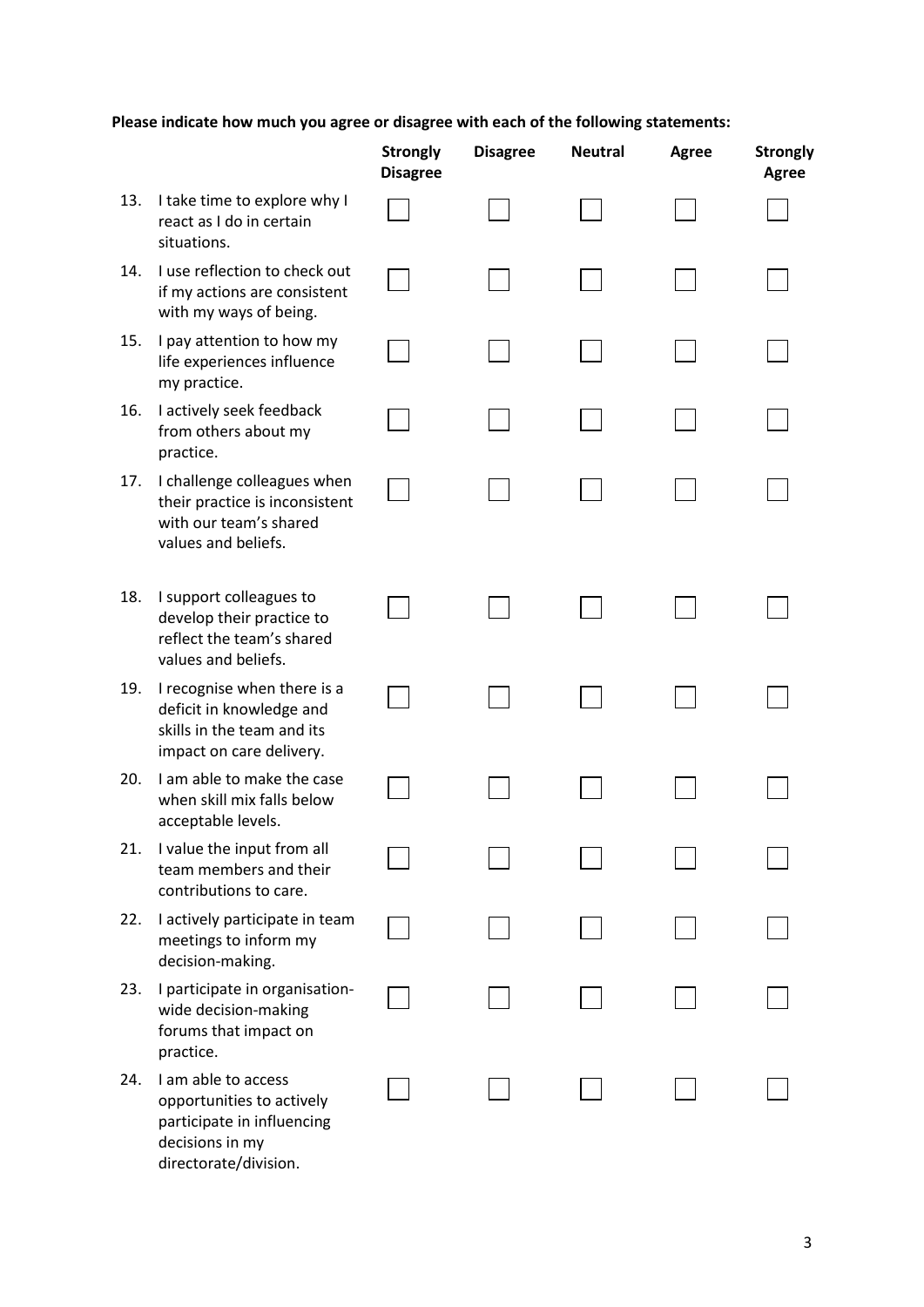|     |                                                                                                                               | <b>Strongly</b><br><b>Disagree</b> | <b>Disagree</b> | <b>Neutral</b> | <b>Agree</b> | <b>Strongly</b><br>Agree |
|-----|-------------------------------------------------------------------------------------------------------------------------------|------------------------------------|-----------------|----------------|--------------|--------------------------|
| 25. | My opinion is sought in<br>clinical decision-making<br>forums (e.g. ward rounds,<br>case conferences, discharge<br>planning). |                                    |                 |                |              |                          |
| 26. | I work in a team that values<br>my contribution to person-<br>centred care.                                                   |                                    |                 |                |              |                          |
| 27. | I work in a team that<br>encourages everyone's<br>contribution to person-<br>centred care.                                    |                                    |                 |                |              |                          |
| 28. | My colleagues positively<br>role model the<br>development of effective<br>relationships.                                      |                                    |                 |                |              |                          |
| 29. | The contribution of<br>colleagues is recognised and<br>acknowledged.                                                          |                                    |                 |                |              |                          |
| 30. | I actively contribute to the<br>development of shared<br>goals.                                                               |                                    |                 |                |              |                          |
| 31. | The leader facilitates<br>participation.                                                                                      |                                    |                 |                |              |                          |
| 32. | I am encouraged and<br>supported to lead<br>developments in practice.                                                         |                                    |                 |                |              |                          |
| 33. | I am supported to do things<br>differently to improve my<br>practice.                                                         |                                    |                 |                |              |                          |
| 34. | I am able to balance the use<br>of evidence with taking<br>risks.                                                             |                                    |                 |                |              |                          |
| 35. | I am committed to<br>enhancing care by<br>challenging practice.                                                               |                                    |                 |                |              |                          |
| 36. | I pay attention to the<br>impact of the physical<br>environment on people's<br>dignity.                                       |                                    |                 |                |              |                          |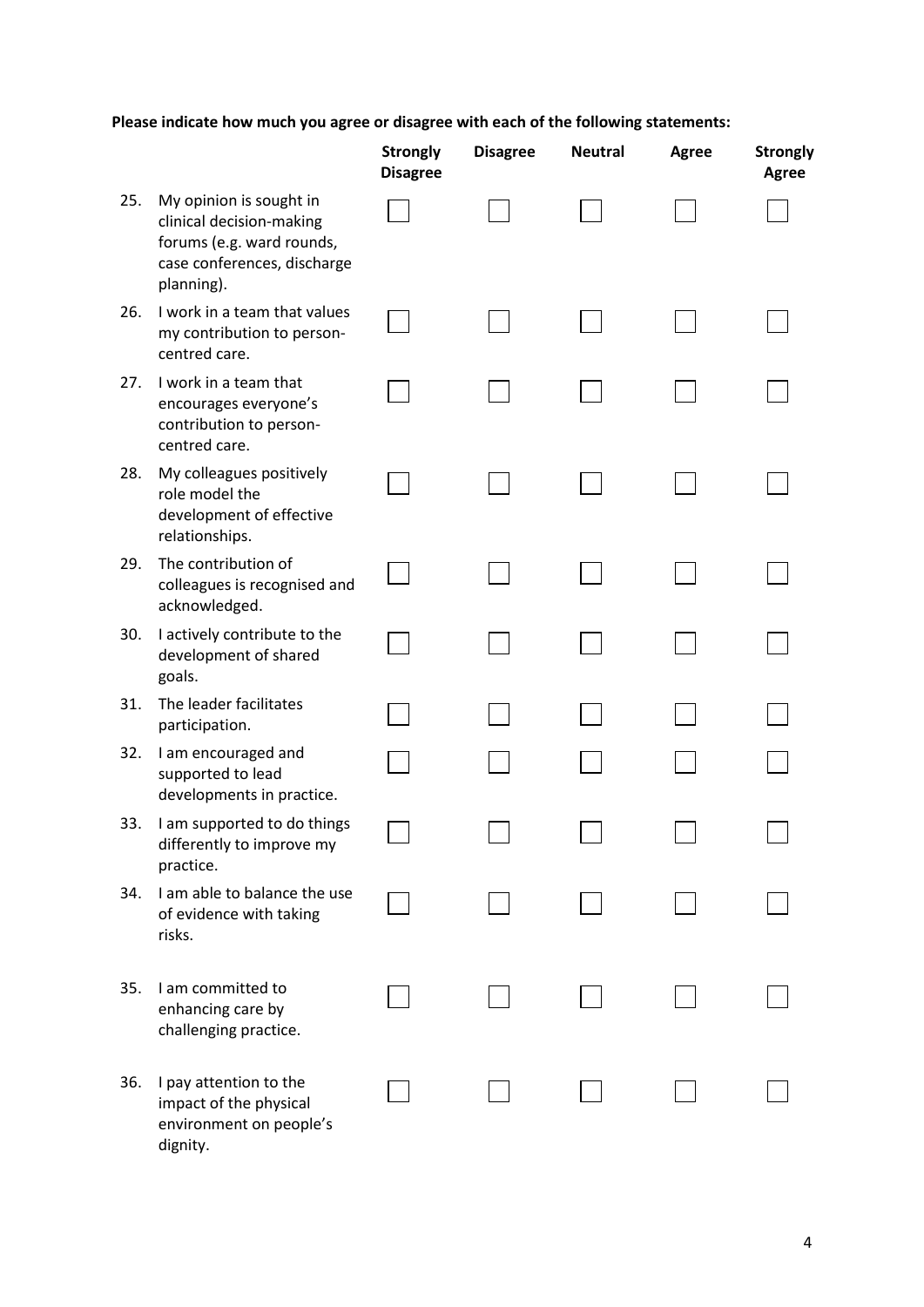|     |                                                                                                                                                              | <b>Strongly</b><br><b>Disagree</b> | <b>Disagree</b> | <b>Neutral</b> | <b>Agree</b> | <b>Strongly</b><br>Agree |
|-----|--------------------------------------------------------------------------------------------------------------------------------------------------------------|------------------------------------|-----------------|----------------|--------------|--------------------------|
| 37. | I challenge others to<br>consider how different<br>elements of the physical<br>environment impact on<br>person-centredness (e.g.<br>noise, light, heat etc). |                                    |                 |                |              |                          |
| 38. | I seek out creative ways of<br>improving the physical<br>environment.                                                                                        |                                    |                 |                |              |                          |
| 39. | In my team we take time to<br>celebrate our achievements.                                                                                                    |                                    |                 |                |              |                          |
| 40. | My organisation recognises<br>and rewards success.                                                                                                           |                                    |                 |                |              |                          |
| 41. | I am recognised for the<br>contribution that I make to<br>people having a good<br>experience of care.                                                        |                                    |                 |                |              |                          |
| 42. | I am supported to express<br>concerns about an aspect of<br>care.                                                                                            |                                    |                 |                |              |                          |
| 43. | I have the opportunity to<br>discuss my practice and<br>professional development<br>on a regular basis.                                                      |                                    |                 |                |              |                          |
| 44. | I integrate my knowledge of<br>the person into care<br>delivery.                                                                                             |                                    |                 |                |              |                          |
| 45. | I work with the person<br>within the context of their<br>family and carers.                                                                                  |                                    |                 |                |              |                          |
| 46. | I seek feedback on how<br>people make sense of their<br>care experience.                                                                                     |                                    |                 |                |              |                          |
| 47. | I encourage the people to<br>discuss what is important to<br>them.                                                                                           |                                    |                 |                |              |                          |
| 48. | I include the family in care<br>decisions where appropriate<br>and/or in line with the<br>person's wishes.                                                   |                                    |                 |                |              |                          |
| 49. | I work with the person to<br>set health goals for their<br>future.                                                                                           |                                    |                 |                |              |                          |